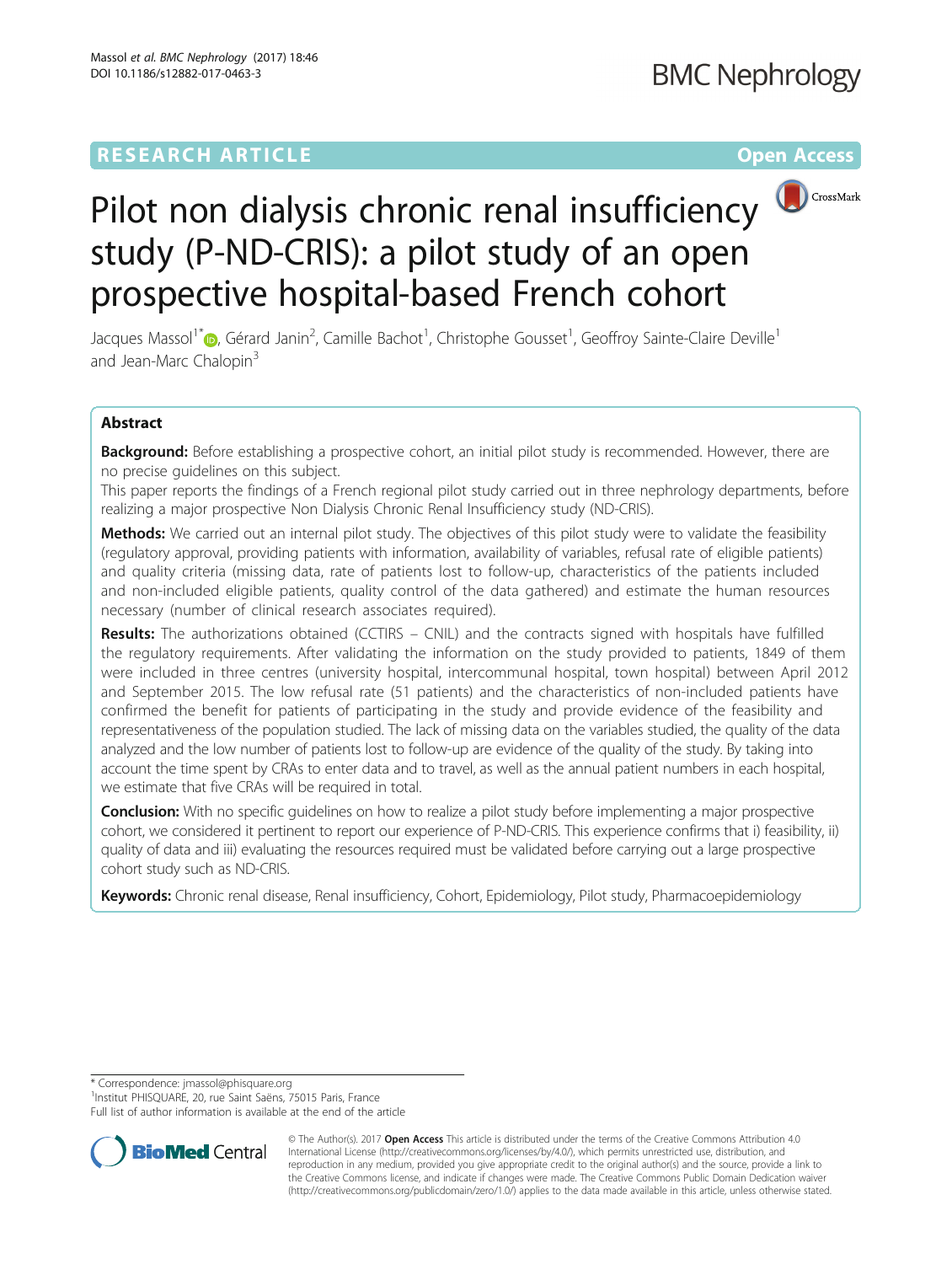## Background

The importance of conducting epidemiological cohorts in France has been highlighted on several occasions [\[1](#page-8-0)]. Chronic kidney disease (CKD) places a heavy burden on health services, and it is becoming increasingly common [\[2](#page-8-0)]. End-stage renal disease (ESRD) is only the tip of the CKD iceberg [[3](#page-8-0)]. With early diagnosis and treatment, it is possible to slow the progression of kidney disease [[3](#page-8-0)–[5\]](#page-8-0). The prevalence in France of chronic renal insufficiency with GFR < 60 ml/mn/1.73 m<sup>2</sup> has been estimated at 8.2% according to the Mona Lisa study in a French population of patients aged between 35 and 75 [\[6](#page-8-0)] and 12% in patients aged  $> 65$  in the 3C Study [\[7](#page-8-0)].

There are few prospective cohort studies on CKD. There is no long-running epidemiological study on predialysis CKD, and incident cohorts are also lacking in France [\[8](#page-8-0)].

This is why we set up the Non-Dialysis Chronic Renal Insufficiency Study (ND-CRIS), a prospective cohort of patients managed in the nephrology units of a French region (Bourgogne Franche-Comté).

The primary aim of the ND-CRIS cohort is to describe the ND-CRIS population followed by nephrologists in the Bourgogne-Franche-Comté region (eastern France). It is intended to provide regular information on therapeutic care and on the biological tests prescribed by physicians in the centres. The quality of the care provided is assessed using indicators based on those recommended by ANAES and HAS.

The ND-CRIS cohort is also designed to describe the outcomes of patients included until they require replacement therapies (dialysis, transplant, etc.). It also intends to describe outcomes in terms of the characteristics of this population. It thus provides information on epidemiological trends among patients with CKD in the Bourgogne-Franche-Comté region. This information will facilitate ad hoc studies assessing the risk-benefit ratio of health products and actions.

However, a cohort study, which requires considerable resources, cannot always be implemented for feasibility reasons, especially if it is undertaken in more than one hospital with no temporal horizon.

Before launching a study on this scale, a pilot study should be performed as recommended in the good practice guidelines for epidemiology [\[9\]](#page-8-0). However, unlike for clinical trials [\[10](#page-8-0)], there are no guidelines to our knowledge on how to conduct pilot cohort studies. Having carried out a pilot study in three of the nine nephrology departments in Bourgogne Franche-Comté, we believe our experience could assist other epidemiology researchers, particularly in the field of chronic diseases such as renal insufficiency.

The aim of this pilot study was to validate feasibility and the quality of the data, and estimate the resources required to extend the cohort to six other hospitals in the Bourgogne-Franche-Comté region.

## Methods

#### Population

The population consisted of adult patients (>18 years) with chronic kidney disease (CKD) who had follow-up appointments with nephrologists in the hospitals of Mâcon, Belfort-Montbéliard and Besançon University Hospital.

The eligible population consisted of patients presenting with CKD with a GFR < 60 ml/min/ 1.73  $m^2$ , calculated using the MDRD method (stages 3 to 5: CKD stage defined as an estimated GFR of 45–59 (stage 3a), 30–44 (stage 3b), 15–29 (stage 4) and <15 (stage 5) ml/min/1.73  $m<sup>2</sup>$ ) and not receiving dialysis [[11\]](#page-8-0).

The population included patients presenting CKD with two measurements of  $GFR < 60$  ml/min/1.73 m<sup>2</sup> calculated with the MDRD method and not receiving dialysis.

## Methods

## Aims

To validate feasibility, we intended to i: ensure that all hospitals were fully committed to the study before the pilot study was conducted in three hospitals (pretest), ii: obtain regulatory approval and authorization at a national level (CCTIRS and CNIL) and at a regional level (hospitals), iii: undertake the process of providing patients with information (comprehension test and information leaflet), iiii: ensure that the variables of interest were present and accessible in the medical files.

To validate the quality of the data, we focused on i: analyzing characteristics of the patients included and non-included eligible patients and comparing these two groups to ensure the population studied was representative of this type of population, ii: measuring missing data and the rate of patients lost to followup, iii: checking the quality of data collected during appointments, enabling us to verify the data gathered by the CRAs.

The necessary resources (number of CRAs) were estimated based on the average time required for a CRA to enter patient data into the CRF, the time required by CRAs to travel to the participating hospitals, and the potential number of patients in each nephrology unit in the Bourgogne-Franche-Comté region.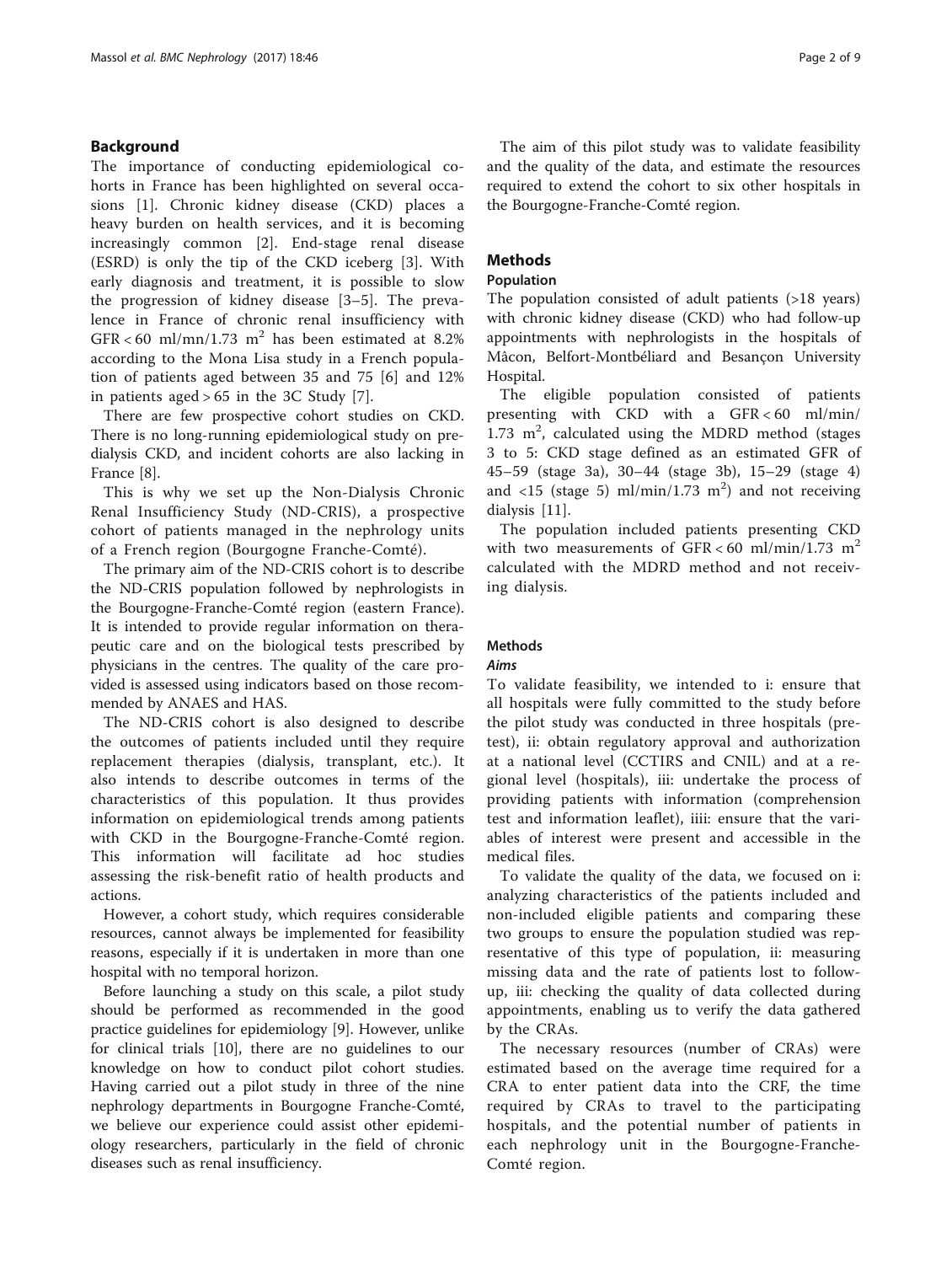#### Design

This was an internal pilot study on a prospective cohort with no predefined temporal horizon, i.e. the patients included and followed in the pilot study would be included in the ND-CRIS cohort, and their followup continued.

### Duration

This pilot study was conducted between April 2012 and September 2015 in three of the nine hospitals in the region. The duration of three years was chosen because it was consistent with the frequency of follow-up consultations for patients with non-dialysis CKD (at least one consultation per year), as reported by the investigators.

### Pre-test

Before the cohort was established, a pre-test phase was designed to ascertain the commitment of the management and nephrology teams in each hospital. It was done during face to face meetings in each centre of nephrology. The main objective of these meetings was to obtain insurance of their commitment. During these meetings, comments and remarks have been integrated into the protocol. No formal survey was necessary to collect feedbacks.

#### Pilot phase

The pilot study consisted of the inclusion phase and follow-up of patients. The CRAs were asked to search in medical files for the main variables concerned (age, sex, GFR, comorbidity – diabetes and hypertension and exposure to medication) in both inclusion appointments and follow-up consultations.

The present study was intended to refine the list of variables and to finalize the initial protocol before submitting it for approval by the regulatory authorities (CNIL and CCTIRS).

Meetings were held in each hospital to explain the cohort project, and the different groups of patients were evaluated during these meetings.

## Inclusion/exclusion criteria

According to this protocol, which was accepted for publication [[12](#page-8-0)], patients were included if they presented a GFR < 60 ml/min/1.73  $m^2$ , and if they did not refuse to participate in the study as required by the French legislation (see section "Ethics and Consent" of the Declarations).

We excluded patients who had received transplants, those who had undergone dialysis, those attending occasional appointments in the participating hospitals and patients who were unable to understand the information leaflet.

## Definition of subjects lost to follow-up

The duration of the P-ND-CRIS cohort was adjusted according to the estimated mean frequency of follow-up consultations to obtain a group of patients included for at least 18 months. This enabled us to assess the potential attrition rate.

Although the cohort involved all patients with a  $GFR < 60$  ml/mn/1.73 m<sup>2</sup> managed in a nephrology unit, nephrologists do not see patients with a GFR > 45 ml/mn systematically (this is the threshold beyond which patients should be followed in nephrology departments according to the HAS [\[13](#page-8-0)]).

The majority of patients whose GFR was between 45 and 60 ml/mn/1.73 m<sup>2</sup> are managed by general practitioners. These patients cannot therefore be considered as lost to follow up if they have not been seen for 18 months. We therefore defined patients lost to follow up as patients whose GFR was < 45 ml/  $mn/1.73$   $m^2$  and had not been seen for at least 18 months.

## Data collection and data management

After obtaining access to medical files (in paper or electronic form) from the hospital management team, the Department of Medical information (DIM) and the physician in charge of the department, three CRAs identified eligible patients. The physicians then explained the study to eligible patients and reported to the CRAs to inform them of any refusals to take part. Information on patient refusals was noted on the consultation report or in the patient's electronic data file. Data were gathered by the CRAs in the participating hospitals from medical files, using an electronic case-report form (CRF). The data were collected when the patient was included and at each follow-up consultation (or hospitalization). The data from each hospital were then transferred every three months to the data manager and stored in an SAS database.

## Coordination and compliance with good epidemiological practice

The study as a whole was managed by a coordinating project leader, a steering committee and a manager.

The collection, processing and storing of data were performed in compliance with deontological ethics and good epidemiological practice recommendations (ADELF, ADEREST, AEEMA, EPITER) [French 2007 version 9] and with the ISPE Guidelines for good pharmacoepidemiological practice (GPP) [[14](#page-8-0)].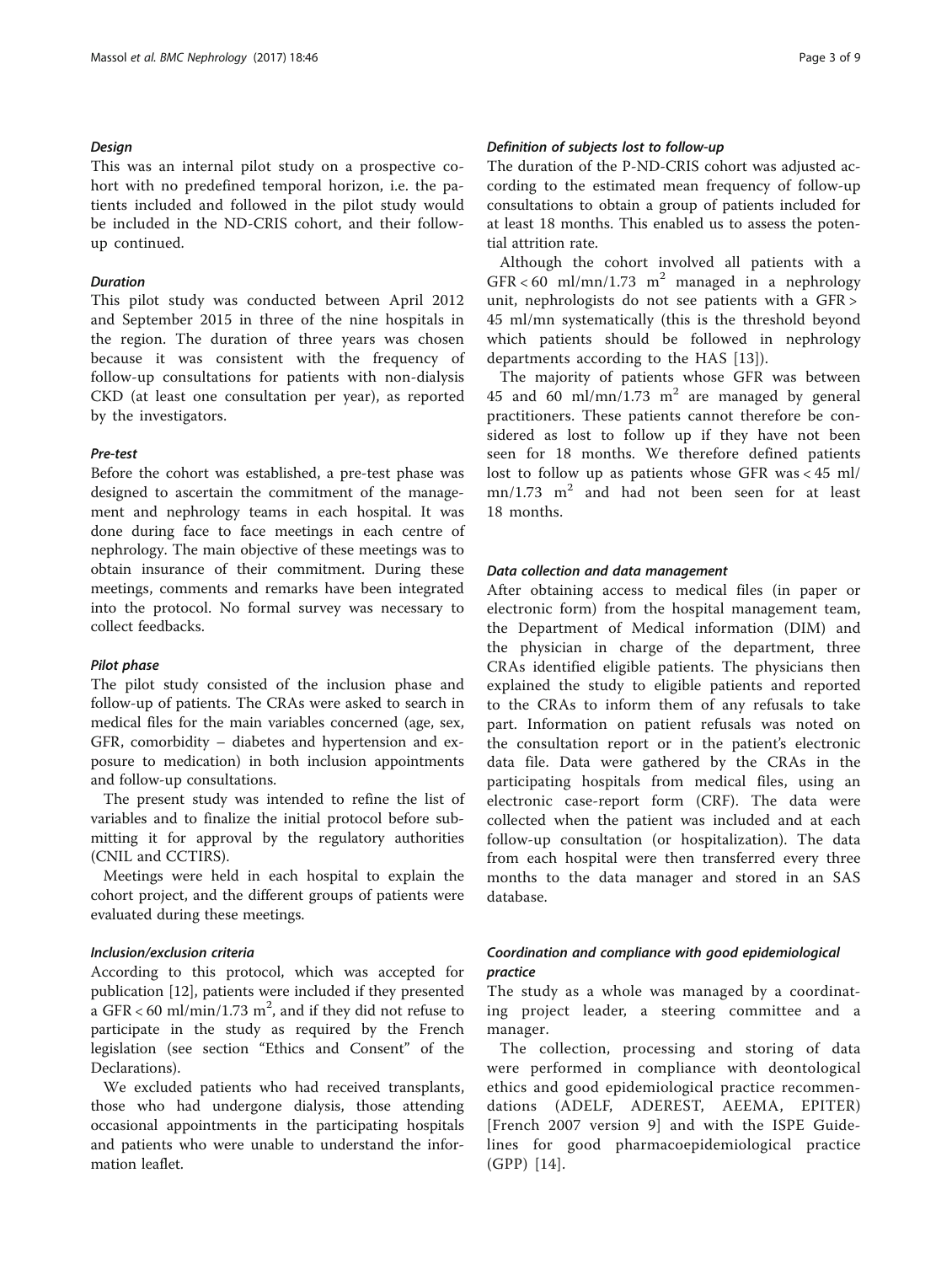## Data collected

| Data collected                                                                                                                             | At screening | At inclusion | At follow-up consultations | When leaving the cohort |
|--------------------------------------------------------------------------------------------------------------------------------------------|--------------|--------------|----------------------------|-------------------------|
| Age / gender/ area of residence / socio-professional status                                                                                | X            |              |                            |                         |
| Date of consultation                                                                                                                       | X            | X            | X                          |                         |
| Creatininaemia                                                                                                                             | X            | X            | Χ                          |                         |
| Diagnosis of kidney disease                                                                                                                |              | X            |                            |                         |
| Risk factors, complications and hospitalizations                                                                                           |              | X            | Χ                          |                         |
| Clinical examination: weight, height, blood pressure                                                                                       |              | X            | Χ                          |                         |
| Biological tests: proteinuria, microalbuminuria, calcaemia,<br>phosphoremia, haemoglobin, 25 OHD3, PTH, ferritin, iron,<br>saturation, CRF |              | X            | X                          |                         |
| Examinations/imaging with injection of contrast substances                                                                                 |              |              | X                          |                         |
| Pharmacological treatment                                                                                                                  |              | X            | X                          |                         |
| Date and type of information on dialysis, date and method of<br>dialysis, date of fistula placement                                        |              |              |                            | X                       |
| Date and type of information on transplants. Date of transplant                                                                            |              |              |                            | X                       |
| Death and cause                                                                                                                            |              |              |                            | X                       |
| Other reasons for removal from cohort (specify)                                                                                            |              |              |                            | X                       |

#### Quality control

At the end of the pilot phase, a quality assessment was conducted in the three hospitals in order to determine discrepancies between the variables listed in the CRFs and those obtained from the medical files. Discrepancies were classified as minor or major, according to criteria defined by the steering committee.

Minor discrepancies were defined as having no impact on patient characteristics (e.g. level of renal function deterioration, identification of comorbidities or administration of relevant medication). These minor discrepancies sometimes involved collecting more recent measurements from a medical file, an error in noting the result of a titration schedule with no consequences for the patient's profile, the omission of a minor medication excluded from the list of indicators defining the protocol objectives, or failure to complete a variable in the CRF when that variable was not related to the main cohort objectives.

Major discrepancies were defined as having an impact on the main patient characteristics. These include a follow-up consultation omitted from the CRF, or a comorbidity not noted in the CRF (failure to collect data in a follow-up consultation; non-identification of cardiac failure as a relevant comorbidity, non-identification of ACE Inhibitor as a relevant treatment in the table of treatments).

## Statistical analyses

The patients included were described for all three hospitals and for each hospital individually. The quantitative variables were described using whole numbers, the number of elements of data entered, means and standard deviation, and extreme (min/max) values. The statistical tests were two-tailed and the statistical significance threshold was set at 5%. The statistical analyses were performed on SAS® software, version 9.4, SAS Institute, NC, Cary, USA.

## **Results**

To validate the feasibility of the study, we sought the agreement of the participating hospitals.

In addition to the three centres involved in the pilot study, six other regional hospitals agreed to participate. The cohort was thus extended to the whole region.

We tested the process of providing patients with information. The patient leaflet was written according to CCTIRS recommendations [[15\]](#page-8-0).

To test this process, we gave the leaflet to ten patients and evaluated their understanding of it. This test helped us to improve and validate the contents and the format of the information leaflet.

We obtained approval from the regulatory authorities: at a national level, the protocol was successively approved by the CCTIRS and by the CNIL and at regional level, agreements were signed with each of the hospital management teams.

The availability and accessibility of the relevant variables in the medical files were reviewed.

The variables to be collected, which were initially decided by the steering committee, were in the patient files both during the inclusion period and during the follow-up consultations. At the end of the pilot phase,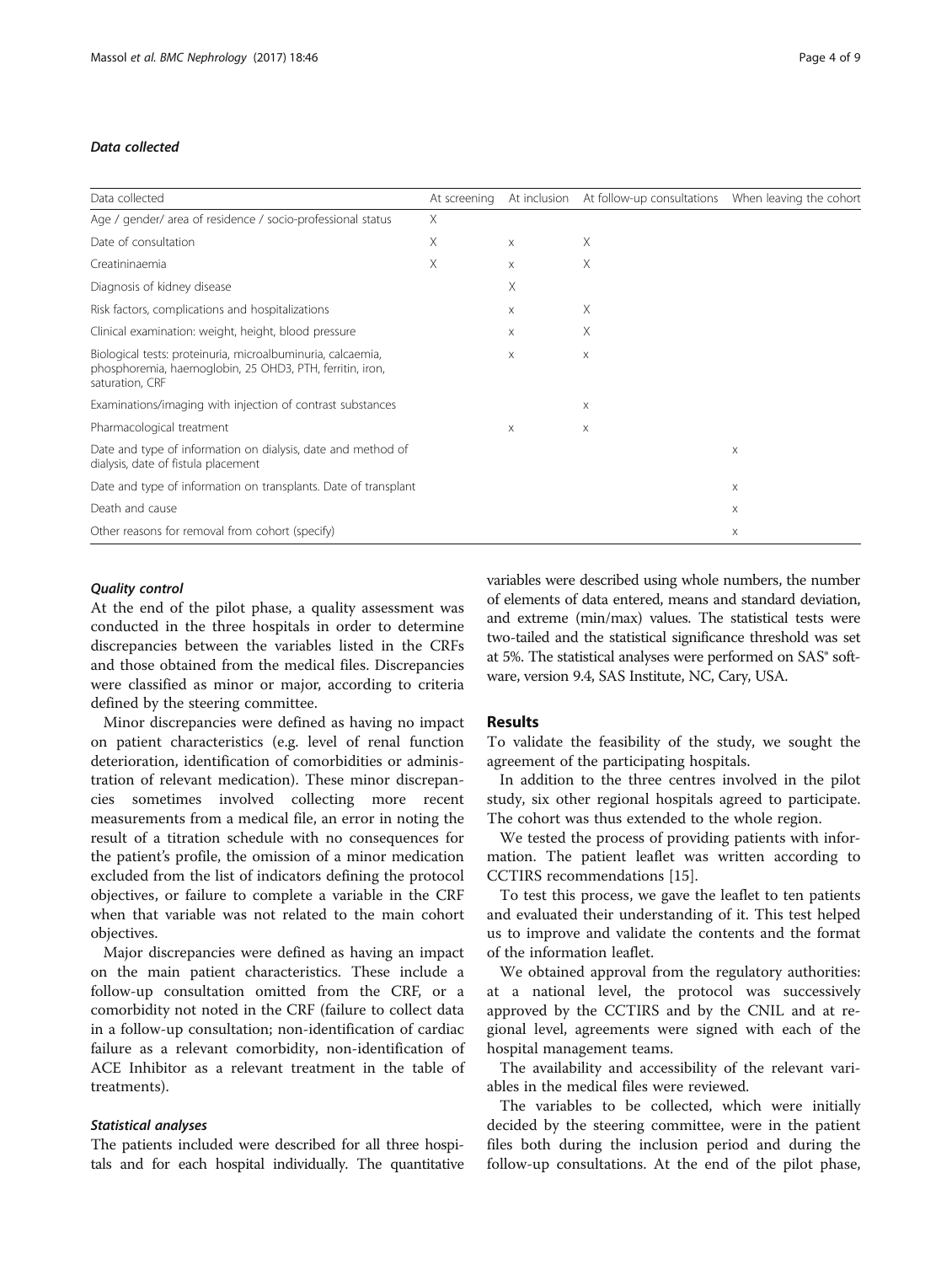the list of variables was validated by the steering committee, and included in the CRF.

To validate the quality of the data obtained, the characteristics of patients included and non-included eligible patients were collected. These data were presented in Tables 1 and [2](#page-5-0).

Table 1 presents the characteristics of patients at the time of inclusion.

Table [2](#page-5-0) presents a comparison of the characteristics of patients included and non-included eligible patients.

Because this was an observational study which aimed to describe patient management, non-collected data were not considered to be missing data. However, the data deemed essential by the steering committee and which could have been defined as missing data were always accessible during the pilot study, except for the age of one patient and diastolic blood pressure for one patient. These data were as follows: for inclusion (age, sex, GFR, comorbidities, exposure to medication) and during follow-up (GFR, death, transplant, start of dialysis treatment, exposure to medication and onset of comorbidity).

The data on patients lost to follow-up are presented in Table [3](#page-5-0).

Of the 1371 patients included before March 31<sup>st</sup> 2014 with GFR < 45 ml/min/1.73 m<sup>2</sup> and not seen at an appointment for at least 18 months, four patients were potentially lost to follow-up, i.e. 0.3%.

Of 1849 patients, 541 with a GFR < 60 ml/min/1.73 m<sup>2</sup> had not been seen for an appointment for at least 12 months on 30 September 2014. These patients had either not yet attended an appointment, were possibly lost to follow up, or had been referred to their general practitioner. This figure falls to 8 for patients with a  $GFR < 45$  ml/min/1.73 m<sup>2</sup> not attending an appointment for at least 12 months.

The results of the quality control are presented in Table [4](#page-5-0).

The human resources required (number of CRAs) for data gathering in hospitals were calculated based on the pilot phase, taking into account differences in data entry time according to the availability of patient files in the hospitals, and the time required to ascertain the vital status of patients, and based on the possibility of extending the study to other hospitals.

Table [5](#page-5-0) presents the human resources required (CRAs) and the estimated annual number of patients treated for renal insufficiency in each hospital.

The exposure of patients at the time of inclusion to medication listed in the ANAES indicators [\[16\]](#page-8-0) is presented in Table [6](#page-6-0) (raw data are available in the Additional file [1](#page-7-0)).

## **Discussion**

The P-ND CRIS pilot study has enabled us to start the ND-CRIS study. We believe the experience gained during this pilot study must be shared and could assist

**Table 1** Characteristics of patients at inclusion (in all 3 hospitals and for each participating hospital)

|                               | Total 3 hospitals | Besançon       | Mâcon          | Belfort-Montbéliard |
|-------------------------------|-------------------|----------------|----------------|---------------------|
| Number of patients            | 1849              | 599            | 476            | 774                 |
| Sex ratio M:F                 | 1.46              | 1.45           | 2.13           | 1.17                |
| Mean age in years             | 71.6              | 70.2           | 73.1           | 71.7                |
| <b>SD</b>                     | $+/- 12.9$        | $+/-$ 13.4     | $+/-12.2$      | $+/-12.9$           |
| $[min - max]$                 | $[19 - 99]$       | $[19 - 99]$    | $[25 - 96]$    | $[20 - 98]$         |
| Mean GFR (in ml/min/1.73 m2)  | 34.0              | 34.0           | 34.4           | 33.8                |
| <b>SD</b>                     | $+/- 12.5$        | $+/- 12.9$     | $+/-12.4$      | $+/-12.3$           |
| $[min - max]$                 | $[5 - 59.9]$      | $[5.6 - 59.9]$ | $[6.6 - 59.5]$ | $[5 - 58.8]$        |
| GFR (in ml/min/1.73 m2)       |                   |                |                |                     |
| < 15                          | 133 - 7.2%        | $45 - 7.5%$    | $31 - 6.5%$    | $57 - 7.4%$         |
| $[15 - 30]$                   | 572 - 30.9%       | 193 - 32.2%    | $146 - 36.7%$  | 233 - 30.1%         |
| $[30 - 45]$                   | 730 - 39.5%       | 220 - 36.7%    | 186-39.1%      | $324 - 41.9%$       |
| $[45 - 60]$                   | 414 - 22.4%       | 141 - 23.5%    | 113 - 23.7%    | $160 - 20.7\%$      |
| Mean proteinuria (in g/24 h.) | 1.0               | 1.1            | 1.1            | 1.0                 |
| <b>SD</b>                     | $+/- 2.1$         | $+/- 2.3$      | $+/- 1.8$      | $+/- 1.9$           |
| $[min - max]$                 | $[0 - 26]$        | $[0 - 26]$     | $[0 - 13]$     | $[0 - 20.8]$        |
| Diabetes                      | 736 - 39.8%       | 220 - 36.8%    | $178 - 37.4%$  | $338 - 43.7%$       |
| Type I                        | $40 - 2.2%$       | $25 - 4.2%$    | $6 - 1.3%$     | $9 - 1.2%$          |
| Type II                       | 696 - 37.6%       | 195 - 32.6%    | $172 - 36.1%$  | 329 - 42.5%         |
| Hypertension                  | 1634 - 88.4%      | 493 - 82.3%    | $451 - 94.7%$  | 690 - 89.1%         |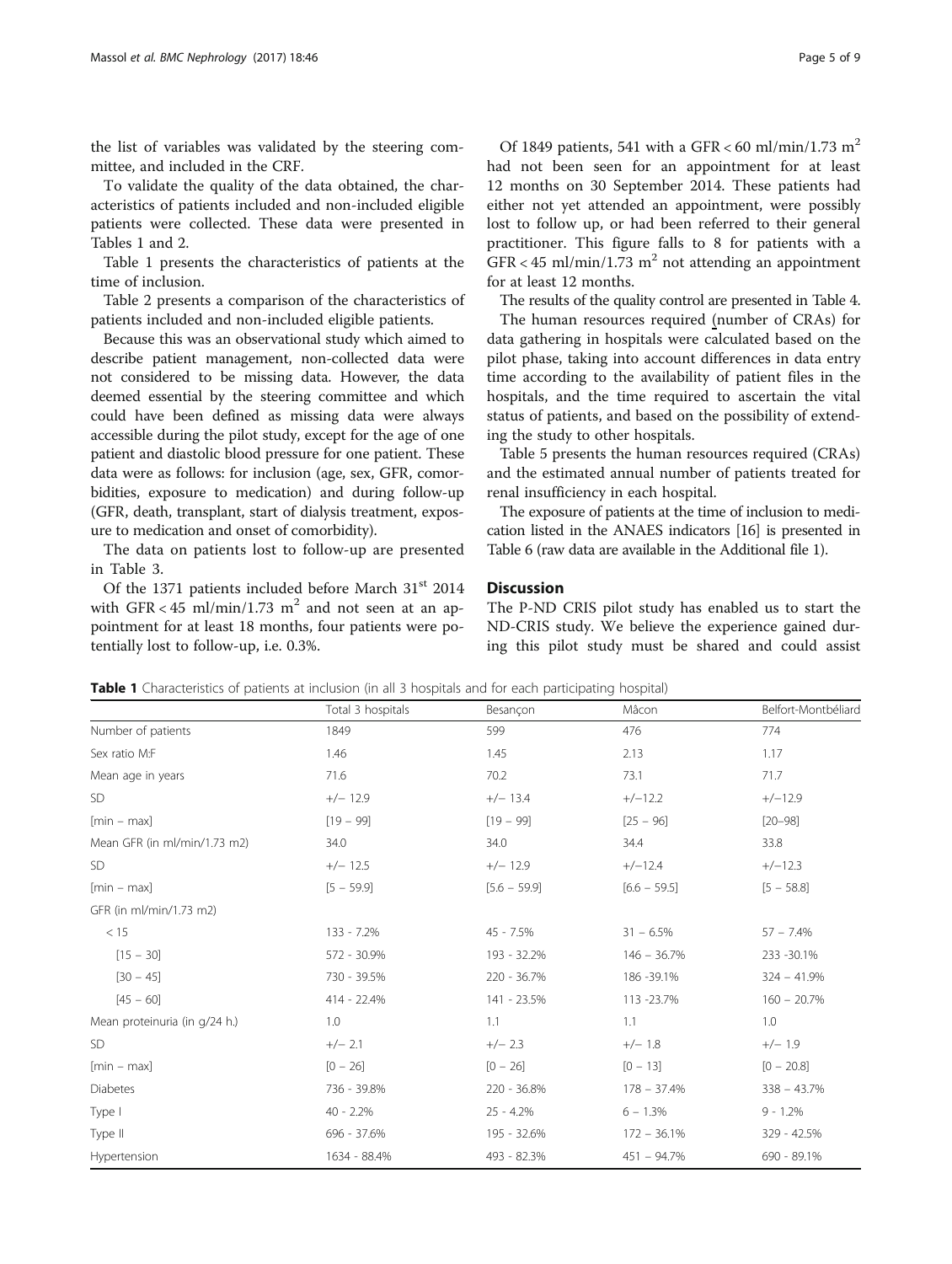| Horr included engible patients   |                                 |                                               |                |  |
|----------------------------------|---------------------------------|-----------------------------------------------|----------------|--|
|                                  | Patients included<br>$n = 1849$ | Non-included<br>eligible patients<br>$n = 51$ | $P$ -value     |  |
| Sex (n - %)                      |                                 |                                               | (K) $p = 0.53$ |  |
| Male                             | $1097 - 59.3%$                  | $28 - 54.9%$                                  |                |  |
| Female                           | $752 - 40.7\%$                  | $23 - 45.1%$                                  |                |  |
| Mean age in years                | 71.6                            | 70.2                                          | (S) $p = 0.47$ |  |
| SD                               | $+/- 12.9$                      | $+/-$ 14.1                                    |                |  |
| $[min - max]$                    | $[19 - 99]$                     | $[21 - 99]$                                   |                |  |
| Mean GFR (in ml/<br>min/1.73 m2) | 34.0                            | 36.1                                          | (S) $p = 0.29$ |  |
| <b>SD</b>                        | $+/-$ 12.5                      | $+/- 13.0$                                    |                |  |
| $[min - max]$                    | $[5 - 59.9]$                    | $[14.3 - 59.1]$                               |                |  |
| GFR (in ml/<br>min/1.73 m2)      |                                 |                                               | (F) $p = 0.75$ |  |
| < 15                             | 133 - 7.2%                      | $2 - 3.9%$                                    |                |  |
| $[15 - 30]$                      | 572 - 30.9%                     | 16 - 31.4%                                    |                |  |
| $[30 - 45]$                      | 730 - 39.5%                     | 19 - 37.3%                                    |                |  |
| $[45 - 60]$                      | 414 - 22.4%                     | 14 - 27.5%                                    |                |  |
| <b>Diabetes</b>                  | 736 - 39.8%                     | 18 - 35.3%                                    | (K) $p = 0.52$ |  |
| Hypertension                     | 1634 - 88.4%                    | 40 - 78.4%                                    | (K) $p = 0.03$ |  |

<span id="page-5-0"></span>Table 2 Comparison of characteristics of patients included vs non-included eligible patients

other researchers who wish to implement major prospective cohorts in the field of chronic diseases such as CKD.

The feasibility, quality of data gathered and the evaluation of the resources required were taken into account in the design of the P-ND-CRIS pilot study.

As part of the feasibility assessment and before the pilot study was launched, a pre-test phase was realized to assess the willingness of nephrology departments across Bourgogne-Franche-Comté to participate in the

|  |  | <b>Table 3</b> Outcome of patients included and lost to follow-up |
|--|--|-------------------------------------------------------------------|
|--|--|-------------------------------------------------------------------|

| Outcome of 1849 patients included                                                                                                                            | No. of patients |
|--------------------------------------------------------------------------------------------------------------------------------------------------------------|-----------------|
| During follow-up                                                                                                                                             | 1686            |
| . Including those not seen for at least<br>18 months with GFR > 45                                                                                           | 302             |
| Left study                                                                                                                                                   | 159             |
| . Including those who died                                                                                                                                   | 76              |
| . Including those undergoing dialysis                                                                                                                        | 68              |
| . Including those receiving transplants                                                                                                                      | 6               |
| . Including those who changed hospitals                                                                                                                      | 7               |
| . Including those excluded for not meeting<br>inclusion criteria                                                                                             | 2               |
| Possible lost to follow-up of a population of<br>1371 patients with GFR < 45 included prior<br>to 31 March 2014 and not seen again for at<br>least 18 months | 4               |

Table 4 Quality control

| Hospitals               | Number of controlled % minor<br>variables | discrepancies | % major<br>discrepancies |
|-------------------------|-------------------------------------------|---------------|--------------------------|
| Besançon                | 297                                       | 3.70% (11)    | $0.34\%$ (1)             |
| Mâcon                   | 562                                       | 2.31% (13)    | $0.36\%$ (2)             |
| Belfort-<br>Montbéliard | 444                                       | 3.15% (14)    | $0.45\%$ (2)             |
| Total 3 hospitals       | 1303                                      | 2.92% (38)    | $0.38\%$ (5)             |
|                         | .                                         |               |                          |

Check of quality of data gathered by CRAs at follow-up visits

study. In agreement with the nephrologists, this phase confirmed the need for CRAs to collect the data with secure access to electronic data. The involvement of the nephrologists was also considered necessary, particularly to validate the information collected by the CRAs. Without this initial review of the situation, the pilot phase would not have been possible.

As far as the regulatory applications and the patient information leaflet were concerned, the requirements vary in different countries. In France, approval is required from the CCTIRS to establish an observational cohort. The CCTIRS validates the patient information and acts as an ethics committee. Approval is also required from the CNIL, which ensures that the data collected remain anonymous.

The quality of the data collected is essential for any epidemiological study, because unreliable data cannot be compensated for in the statistical analysis. Data gathering cannot be enforced in an observational study. However, a cohort must contain variables and relevant outcomes if it is to be exploitable and informative.

In our experience, the pilot phase must allow sufficient time to evaluate the availability of data to be collected at inclusion and during follow-up. In order to have sufficient inclusion and follow-up data, the P-ND-CRIS study was conducted over a three year period. During this

| Table 5 Human resources required (CRA) and annual number       |
|----------------------------------------------------------------|
| of patients estimated by the CRAs (patients treated for CKD in |
| participating hospitals)                                       |

| Auxerre<br>Besançon | days per week)<br>1<br>1.5 | by the CRAs<br>500 |
|---------------------|----------------------------|--------------------|
|                     |                            |                    |
|                     |                            | 1000               |
| Chalon sur Saône    | 1                          | 500                |
| Dijon               | 1.5                        | 1000               |
| Dôle                | 1                          | 400                |
| Mâcon               | 1                          | 800                |
| Belfort-Montbéliard | 1.5                        | 900                |
| Sens                |                            | 250                |
| Vesoul              | 1                          | 600                |
| Total hospitals     | 10.5                       | 5950               |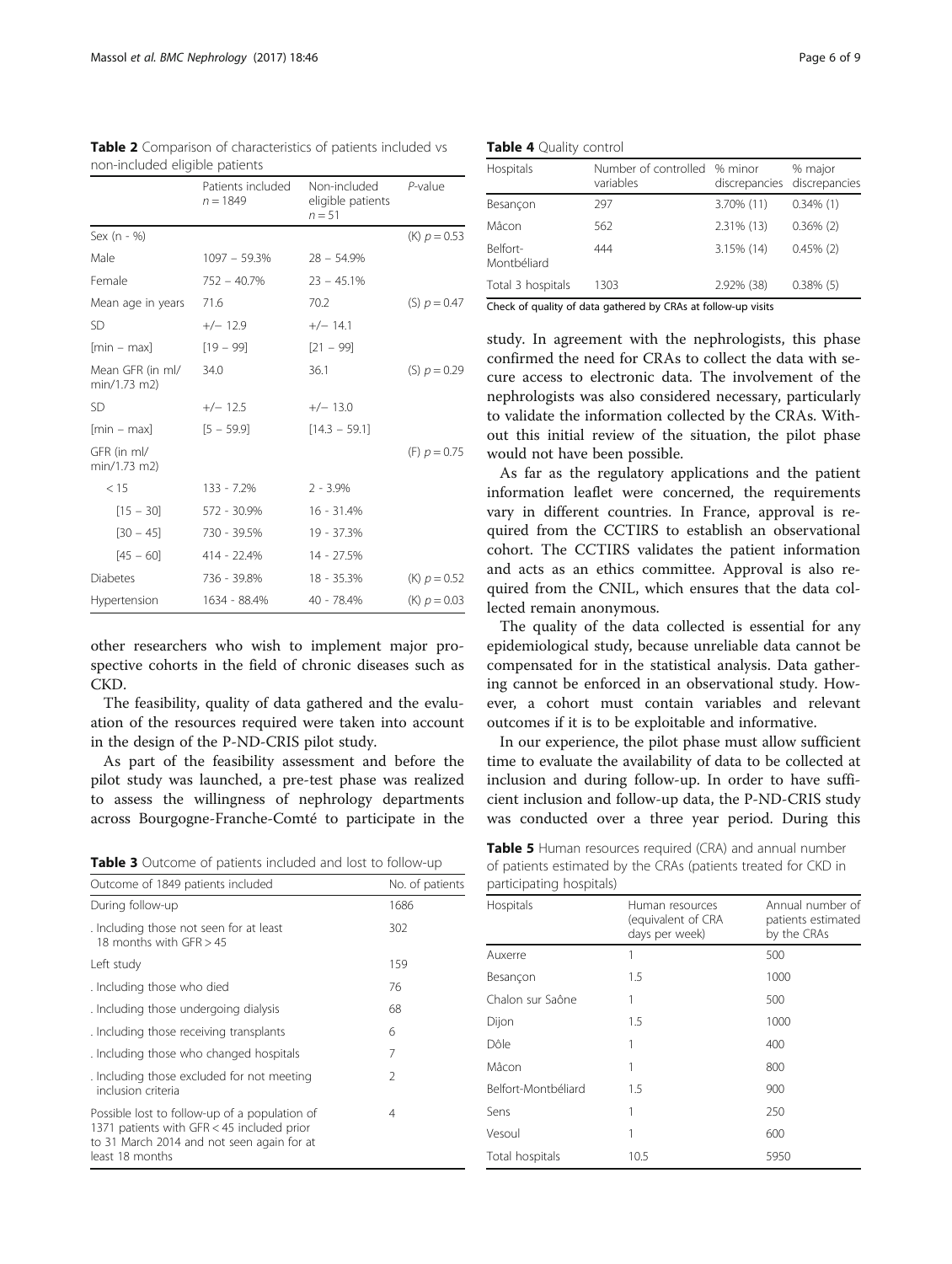<span id="page-6-0"></span>Table 6 Patient exposure to the medication listed in ANAES indicators

| Exposure of the 1849 patients             | Number of patients/% |
|-------------------------------------------|----------------------|
| At least one ACF inhibitor                | 578/31.3%            |
| At least one ARA II                       | 570/30.8%            |
| At least one ACF inhibitor or one ARA II  | 998/54.0%            |
| At least one ACF inhibitor and one ARA II | 75/4.1%              |
| Metformine                                | 115/6.2%             |
| At least one NSAID                        | 65/3.5%              |
| Aminoglycoside                            | 0/0%                 |

time, we checked for the presence, the quality and the accessibility of the relevant variables in the medical files, both during the inclusion period and for the follow-up consultations.

The early data in the pilot phase highlighted the need to add some essential variables (HbA1c levels, albuminaemia, urinary urea, and urinary sodium) to be collected prospectively during the extension phase. The absence of data on vaccination status, in particular for influenza and hepatitis B, led us to encourage practitioners to include this information in their files, in particular from CKD stage 3b. This enabled us to design and improve the CRF.

One of the aims of the ND-CRIS cohort was to carry out pharmacoepidemiological studies. It was therefore necessary that information on all medication prescribed to patients was collected, not simply those mentioned by the national recommendations [\[16](#page-8-0)]. Access to health insurance databases would be required to obtain this information. However, given the care taken by nephrologists regarding medication in renal insufficiency patients, we know that the information gathered in our pilot study is adequate. A request for "matching" between the ND-CRIS database and the health insurance databases will nonetheless be made to the relevant authorities.

The data concerning exposure to different medication were efficiently collected during the pilot study, and it showed that the P-ND-CRIS population was not prescribed nephrotoxic medication (aminoglycosides, metformin and NSAIDS in particular) as outlined in the ANAES guidelines [[16\]](#page-8-0). However, the proportion of patients exposed to an ACE inhibitor or an ARA2 drug was 54%, which seems rather low given the number of subjects with hypertension (88.4%). This could be because this particular exposure was measured at inclusion, and not after follow-up started in the nephrology department. Finally, given the number of patients with hypertension <130/80 Hg (22.9%, results not shown) it is clear that great improvements can be made to achieve renal protection in line with the recommendations.

The quality assessment is an important element for epidemiological research because insufficiently reliable data can be detrimental to the analyses and affect conclusions in unpredictable ways.

The quality assessment conducted in the three hospitals on 1303 variables showed low rates of discrepancies between data in the CRFs and data in the medical files.

The pilot study should guarantee the representativeness of the target population. To do this, baseline characteristics of the non-included eligible population must be compared with those of patients included.

The descriptive data presented here do not provide evidence of any differences between eligible patients who were included and those who were not.

The P-ND-CRIS population, which was consistent across the three hospitals in the pilot study, is probably representative of the population of CKD patients followed up in the nephrology departments of the Bourgogne-Franche-Comté region, and probably in France as a whole. This national representativeness can be checked once we have the results of the national French cohort, CKD-Rein, which represents the whole country [\[17](#page-8-0)].

In a major longitudinal cohort, it seems that limiting the number of patients lost to follow-up is even more important than the rate of missing data in order to judge the quality of the data. If data gathering cannot be enforced in an observational study, we cannot consider all the non-entered variables to be missing data. However, it is essential that no data are missing with regards to the relevant outcomes, which is the case in our pilot study.

As far as the patients lost to follow-up are concerned, we should first define them. In a heterogeneous population of patients followed by a nephrologist with GFR  $<$  60 ml/min/1.73 m<sup>2</sup>, only patients who should have attended further appointments with the nephrologist can be considered as lost to follow-up. In France, general practitioners are encouraged to identify and follow patients with a GFR <60 ml/mn/1.73 m<sup>2</sup>. However, according to the recommendations, GPs only refer patients to nephrologists systematically in the event of GFR below 45 ml/min/1.73 m<sup>2</sup> [[13\]](#page-8-0) or if there are specific problems. Thus, since our population only concerns patients followed by nephrologists, the ND-CRIS cohort cannot claim to represent patients at stage 3a. In addition, since only some of these patients are followed in nephrology departments, with consultations sometimes 18 months apart, they were not included in our definition of patients lost to follow-up. In our study, the rate of patients lost to follow-up (0.3%) was well below the threshold used as one of the quality criteria for CKD cohorts [[18](#page-8-0)].

Strategies designed to reduce the numbers lost to follow-up should be assessed and implemented. Such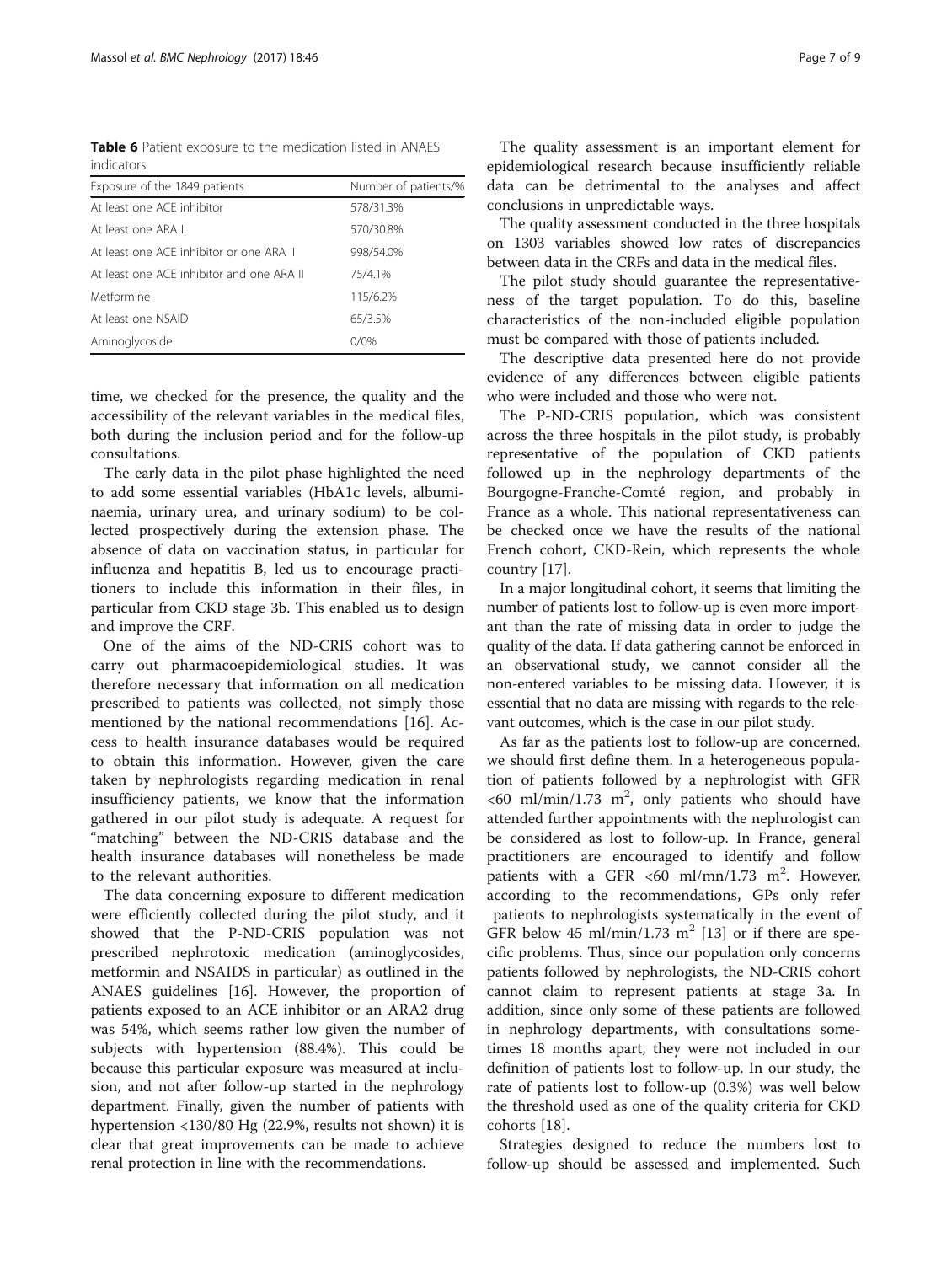<span id="page-7-0"></span>strategies have been developed by other teams [\[19](#page-8-0), [20](#page-8-0)]. Information should be gathered to characterize subjects lost to follow-up such as vital status, or by referring to birth and death registries.

Another important point for establishing a cohort effectively is to plan the resources required, particularly the CRAs. The main elements taken into account to estimate resources were the annual number of patients per hospital, the average time required to collect data per patient at inclusion and in follow-up appointments and the costs incurred for CRAs to travel to hospitals. We calculate that 10.5 CRA days are required per week to manage the ND-CRIS cohort in the 9 hospitals in the region.

## Conclusion

Without specific guidelines on conducting a pilot study before establishing a major prospective study, we believe our experience will prove useful for other researchers.

The P-ND-CRIS internal pilot study has demonstrated the feasibility of the ND-CRIS cohort. It has enabled us to plan and implement the ND-CRIS cohort, which should contribute to the epidemiological study of kidney disease in France, such as the REIN registry [\[21](#page-8-0)] and the CKD-Rein cohort [\[17\]](#page-8-0). An internal pilot study enables us to establish a cohort with a large number of patients and well-organized follow-up from the start.

The strengths of the P-ND CRIS study were the large sample of patients and the quality and accessibility of data, with very few patients lost to follow-up. We expect to recruit more than 5000 patients, which will, to our knowledge, make the ND-CRIS cohort one of the largest open prospective cohorts on pre-end stage CKD.

## Additional file

[Additional file 1:](dx.doi.org/10.1186/s12882-017-0463-3) Description of data: Inclusion worksheet: patients' characteristics at inclusion. (XLSX 1568 kb)

#### **Abbreviations**

ACE: Angiotensin converting enzyme inhibitor; ADELF: Association des Epidémiologistes de Langue Française; ADEREST: Association pour le Développement des Études et Recherches Épidémiologiques en Santé Travail; AEEMA: Association pour l'Etude de l'Epidémiologie des Maladies Animales; ANAES: Agence Nationale pour Accréditation et l'Evaluation des Soins; ARA2: Angiotensin 2 Renin Antagonist; CCTIRS: Advisory Committee for Data Processing in Health Research at the French Research Ministry (equivalent to an Ethics Committee); CH: Hospital Centre; CHRU: Regional University Hospital Centre; CKD: Chronic kidney disease; CNIL: Comité National de l'Informatique et des Libertés (French data protection authority); CRA: Clinical research associate; CRF: Case report form; CRI: Chronic renal insufficiency; DIM: Medical Information Department; EPIRAN: Epidémiologie de l'insuffisance renale dans l'agglomeration nanceienne; EPITER: Association pour le développement de l'épidémiologie de terrain; ESRD: End stage renal disease; GFR: Glomerular filtration rate; HAS: Haute Autorité de Santé (French National Authority for Health in charge of health technology assessment); InVS: Institut National de Veille Sanitaire (French Institute for Public Health Surveillance); ISPE: International Society for Pharmacoepidemiology; MDRD: Modification of diet in renal disease; ND-CRIS: Non-dialysis chronic renal insufficiency study; PHISQUARE: Public Health Impact Institute

#### Acknowledgements

We are most grateful to Frances Thivet-Sheppard for her assistance in the translation and preparation of the article and to the Fondation Transplantation for its financial support.

List of participants:

Investigating physicians:

CH Mâcon: Jean-Simon Virot, Hamid Nefti, Anne-Claire du Besset, Alim Heyani, Anna Filancia, Gérard Janin

CHRU Besançon: Jean-Marc Chalopin, Didier Ducloux, Jamal Bamoulid, Cécile Courivaud, Catherine Bresson-Vautrin, Nadège Devillard, Maria Yannaraki, Frank Marechal, Barbara Nollet, Thomas Crepin, Caroline Roubiou

CH Belfort-Montbéliard: Claude Bernard, Véronique Fournier, Helena Marcu, Antoine Nicolas, Nathalie Rogeboz, Nihel Skandrani, Pierre Vautrin

CHRU Dijon: Jean-Michel Rebibou, Gilbert Zanetta, Anna Bernard, Pierre Henri Bonnot, Zaara Soltani, Emmanuelle Kohler

CH Vesoul: Karim Khellaf, Adelina Florea, Hélène Phillipot, Mohammed Bemmerzouk

CH Dôle: Gérard Motte, Delphine Henriet-Viprey, Patricia Lemarchand CH Chalon sur Saône: Philippe Dubot, Jamal Yazji, Adel Sahar, Julien Journet, Abdelkader Bemrah, Ayman Abokasem

CH Auxerre: Benoît Jonon, Rachid Bourouma, Houssem Eddine Berrabah, Soraya Agha-Mir

CH Sens: Philippe Michel, Mohammed Hammadi, Alain Frejate

CRAs: Cindy Claudon, Blandine Firek, Julie Gucciardi, Louise Mark, Caroline Savet

In charge of data collection: Sandrine Lombion

CRA coordinator, project head: Camille Bachot

Biostatistician, Data-Manager: Christophe Gousset

Operational head: Geoffroy Sainte-Claire Deville

Steering committee: Dr Gérard Janin, Pr Jean-Marc Chalopin, Pr Jacques Massol

Corresponding Author: Pr Jacques MASSOL

#### Funding

The ND-CRIS cohort study receives a grant exclusively from the Fondation Transplantation.

#### Availability of data and materials

Raw data are presented in the current publication.

The full database is only available for the nephrologists of the ND-CRIS network ([www.phisquare.org](http://www.phisquare.org/)).

For external users, access must be authorized by the steering committee of ND-CRIS; demand to access has to be done via the contact form [http://](http://www.phisquare.org/contact/) [www.phisquare.org/contact/\)](http://www.phisquare.org/contact/).

#### Authors' contributions

JM participated in the initiation and coordination of the cohort and its design, and drafted the manuscript. GJ participated in the initiation and coordination of the cohort, and the design. CB coordinates the CRAs, in collaboration with the participating hospitals. CG ensures the data management and performs the statistical analyses. GSCD participated in the initiation and coordination of the cohort and the design. JMC participated in the initiation and coordination of the cohort, and its design. All authors have reviewed the manuscript. All authors read and approved the final manuscript.

#### Competing interests

The authors declare that they have no competing interests.

#### Consent for publication

Not applicable

#### Ethics approval and consent to participate

The protocol has been successively approved by the Advisory Committee for Data Processing in Health Research at the Research French Ministry (CCTIRS: Comité Consultatif sur le Traitement de l'Information en matière de Recherche dans le domaine de la Santé) which is equivalent to an Ethics Committee, (Dossier n° 15.277 bis: positive opinion (avis favorable) on July 16th, 2015) and by the French data protection authority (CNIL: Commission Nationale de l'Informatique et des Libertés) : notification of authorisation (notification d'autorisation) n° 915467 on November 24th, 2015.